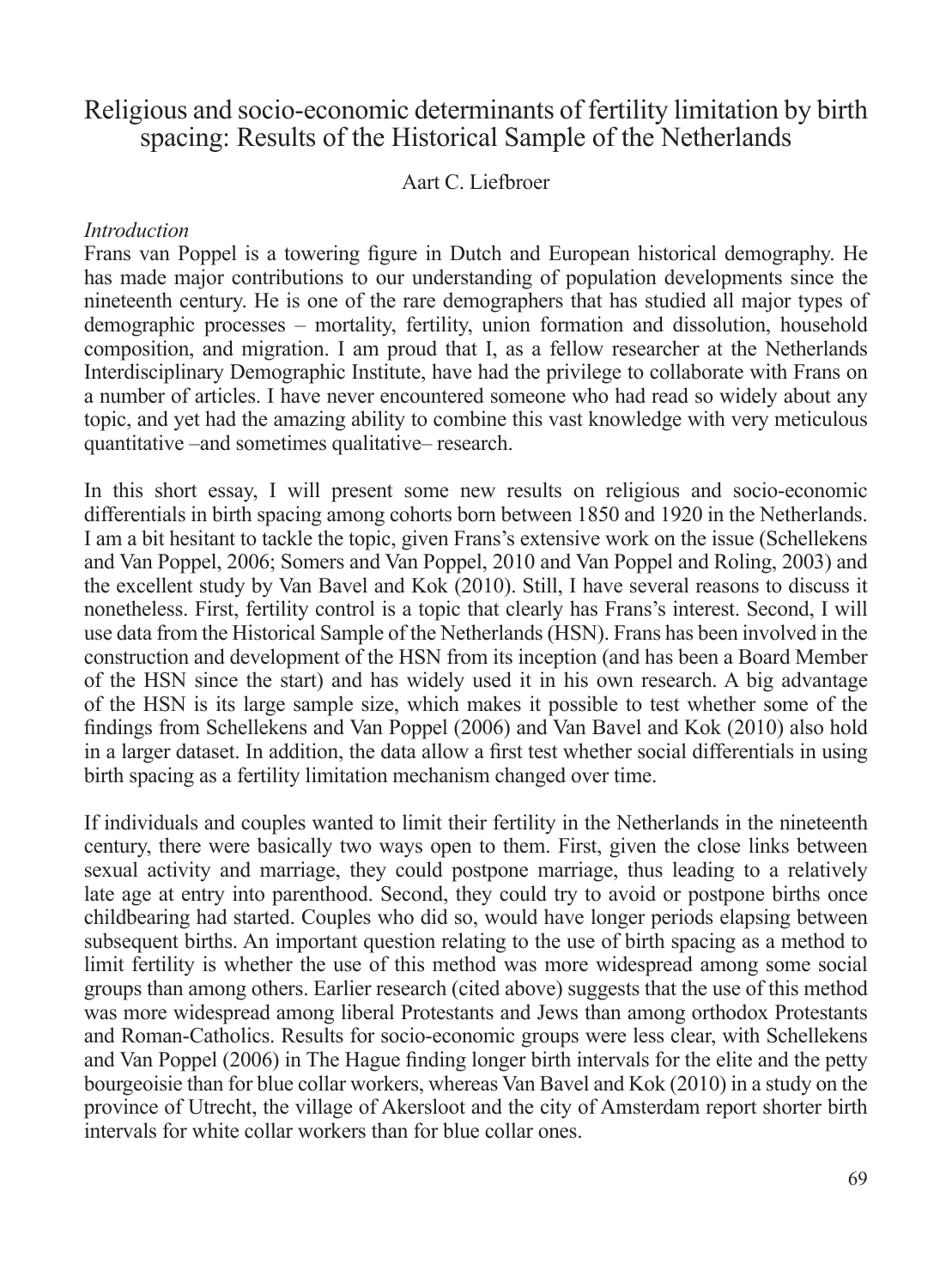### *Data*

To examine this issue, I use data from the HSN (see Van Poppel et al., 2012 for information on sample selection and measurement of the variables). I have information on all live births to couples. Because of my focus on birth spacing, I only select those birth intervals that end with a live birth. In all, I have information on 23,624 closed birth intervals from 6,051 married couples. I performed a multi-level binary logistic regression analysis, comparing birth intervals of more than two years and nine months to birth intervals of two years and nine months or less. This cut-off implies that I assume that birth intervals in which it takes couples more than two years to have a conception that leads up to a new birth are indicative of conscious efforts of birth limitation. In all, 29.6 per cent of all birth intervals were longer than two years and nine months. I also experimented with other cut-offs. Overall, results were pretty similar. In all models, I controlled for wife's age at previous birth, parity, and birth cohort. In addition, I estimated an individual-level variance term, allowing for a control for unobserved heterogeneity (full results are obtainable from the author on request).

#### *Results*

In *figure 1*, I present relative odds ratios of having a birth interval of more than 2¾ year by religious denomination of the couple. Liberal Protestants are taken as the reference category with a relative odds ratio of 1. It turns out that liberal Protestant couples were most likely to postpone a next birth for so long. Catholic couples had an odds ratio to postpone for more than 2¾ year that was only one third of that of the liberal Protestants, and mixed couples and orthodox Protestants also had much lower odds ratios. The odds ratio for Jews was the only one that is not statistically significant different from that of the liberal Protestants. This suggests that birth limitation by extending birth spacing was much more common among liberal Protestant couples than among any other type (with the exception of Jewish couples). In additional analyses (results not shown), it turned out that, overall, the odds that couples had birth intervals of more than  $2\frac{3}{4}$  years increased by birth cohort. However, this increase was much smaller for Catholics, orthodox Protestants and couples with an 'other' religious background, suggesting that liberal Protestants and Jews were not only already more likely to consciously space their birth midway through the  $19<sup>th</sup>$  century, but were also much more likely to increase the use of this method during the demographic transition period under scrutiny.

In *figure 2*, I present the same type of results, but now by socio-economic class. Unskilled workers are the reference category, and have a relative odds ratio of 1. Overall, three different groups can be distinguished. The elite and the middle class (white-collar workers and petty bourgeoisie) had the highest odds ratios and were thus most likely to use birth spacing as a birth limitation strategy. All types of blue-collar workers constituted a middle group, whereas farmers were clearly least likely to have long birth intervals. All socio-economic classes, with the exception of the farmers, became increasingly likely to use birth spacing as a birth control strategy throughout the demographic transition. The farmers were the only socio-economic class that did not change its behaviour in this regard at all across birth cohorts.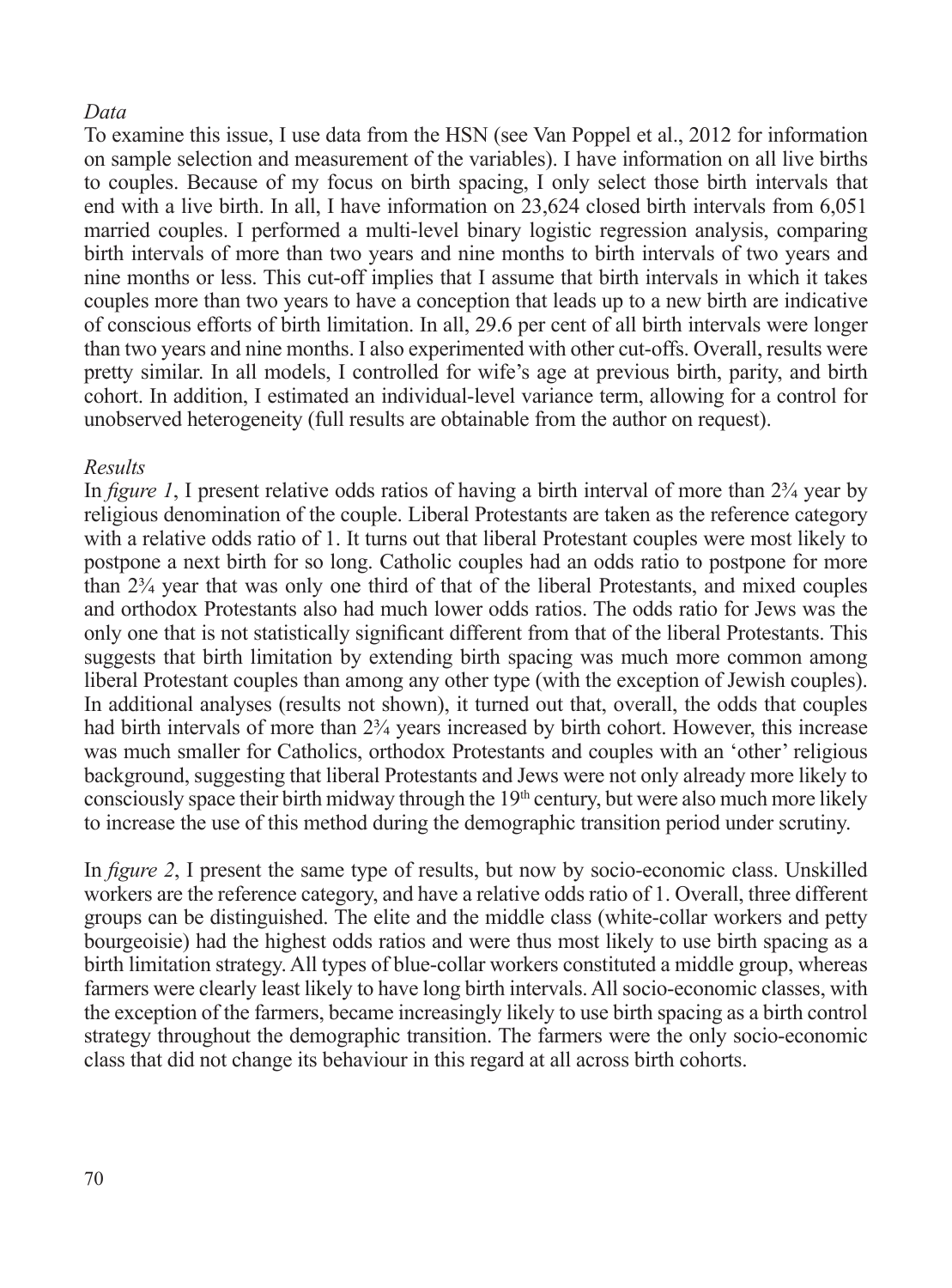



*Figure 2. Relative odds ratios of having a next birth more than 2¾ years after a previous one, by socio-economic class*